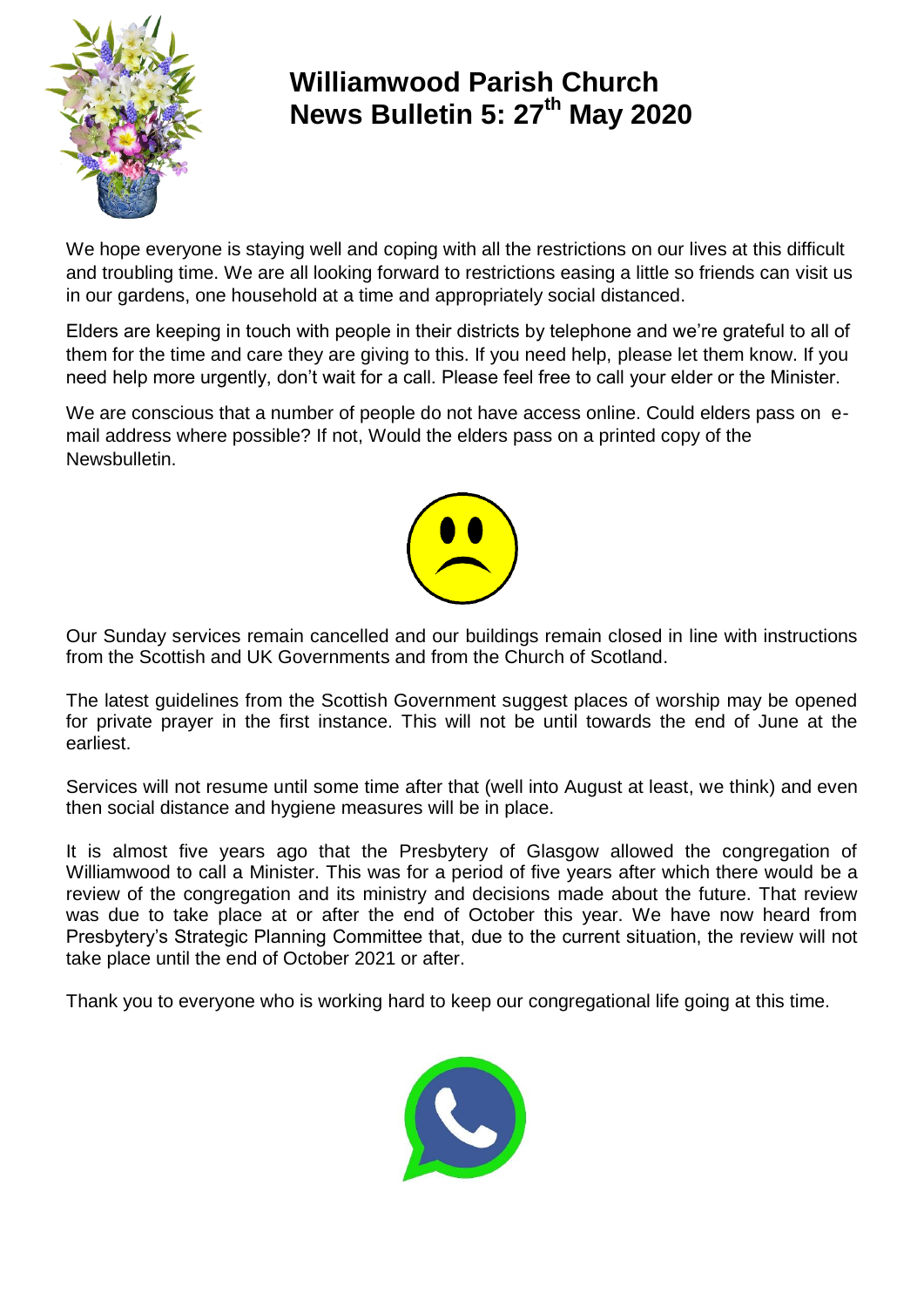The Choir is having a weekly get-together by *Zoom*. Please contact Sarah if you need details or help in joining this.

The Guild continues with a fortnightly Telephone Coffee Morning which is being much enjoyed by all. Elizabeth Purvis can give further details to anyone who needs them.



We were sorry to hear of the death of one of our members, Dorothy Burns, on 24<sup>th</sup> May. We remember, Gavin, her husband of 60 years, and their family at this time. It is not yet known when the funeral service, to be attended by close family, will take place.



## **CONGRATULATIONS!**



To everyone who took part in the Great Williamwood Web Bake-Off and submitted photos of scrumptious looking goodies. It was decided every single one was a prize winner and they will all receive a prize soon if they have not already done so. You can see the entries on the church Website or on Facebook soon.



## **THANK YOU!**



- To Loretta, Sarah's Gran who has donated £150 to Church funds from the sale of facemasks she has been sewing. If you'd like to order a facemask (please specify female or male) then please contact Sarah.They cost £3.50 each.
- To Elena, our Choral Scholar, who finishes her placement with us at the end of May. We have very much enjoyed her contributions to our worship. We hope she may return for another year with us after the summer. Elena has generously donated the second instalment of her scholarship to NHS charities.

### **DONATIONS**

Christian Aid Week took place from 10-16<sup>th</sup> May. If you would like to donate to the work of Christian Aid, please have a look on their website for information about how to do this.

We were delighted to be joined in our time of worship on Sunday 17<sup>th</sup> May by Joel Hafvenstein, a Church of Scotland Mission partner and the Executive Director of the United Mission to Nepal. Joel spoke to us from Kathmandu and was really interesting to listen to and to talk to. Some folks have asked about making donations to the work of UMN. If you'd like to do this, you can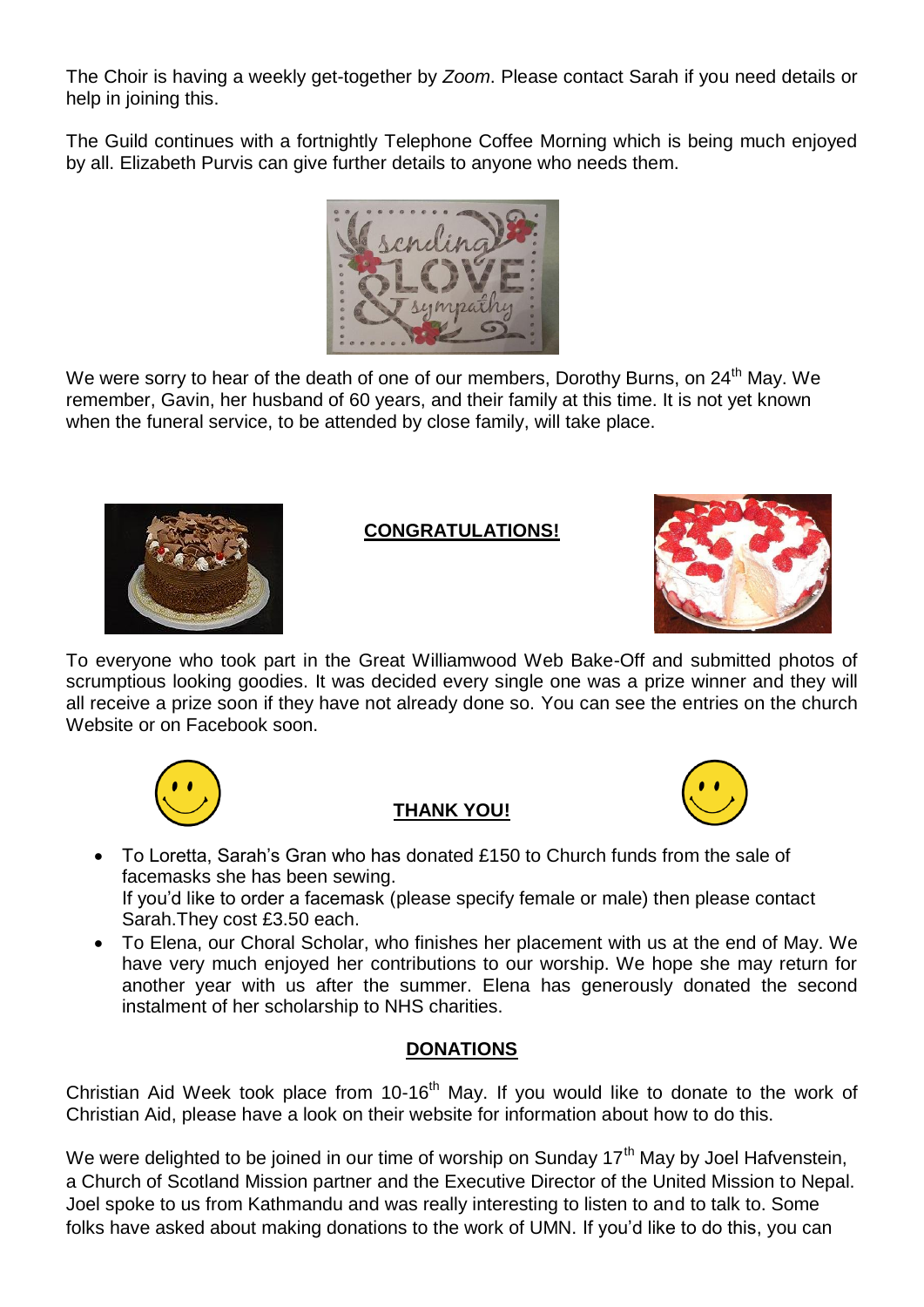search for the UMN website, umn.org.np and from the home page, go to 'Save our Hospitals' box and it will take you to a page with UK flag. This gives details of how to donate.

Bank Transfers can be made to: UMN Support Trust, Sort Code - 77-50-14, Account Number – 20399368.

Cheques can be sent to: Mr A Penn Trustee, UMN Support Trust, 97 Eastern Avenue,

Chippenham, Wiltshire SN15 3SF

The webpage gives details of a PayPal option.

It also gives a Gift Aid form which can be printed or scanned

While the Church is closed, we are continuing to send flowers to people to let them know we are thinking of them, be it to mark a special anniversary or in memory of a loved one or someone going through difficult times. If you would like to donate at this time or in the future, please contact Jean Little. Please be aware that cheques may not be cashed for some time.

Lots of folks are continuing to make regular contributions to our Church by donating through a standing order. Others who use weekly givings envelopes are putting donations aside to bring to Church when we can return to our buildings.

If you would like to, you can donate by sending a cheque or contacting Grant Keyes.

We're so grateful to everyone who contributes what they can to the work of the Church, the upkeep of our buildings and our continuing ministry. In common with many other congregations at this time, our income has been significantly reduced because our hall rental income has ceased for now.

**FACEMASKS:** Many of you ordered and have received one of Sarah's Granny's lovely face masks. If you still would like to order one, please contact Sarah directly (e-mail sarah1995alexander@gmail.com or phone her on 07969 916325) and she will send an order down from Buckie. The cost is £3.50. The mask will be delivered to your door. You can pay by writing a cheque to Williamwood Parish Church (Facemasks) or contact Grant Keyes.



**WORSHIP**

Our Church web page has worship each Sunday for personal or household use .It also contains links to our Facebook page where you'll find hymns played by Sarah and others.

We are now having a Sunday Screen short service via Zoom at 10.30am each Sunday morning. It lasts half an hour and includes a time of worship and a time for chat. It's always good to see kent faces – and newcomers too! If you are able to join in and would like to do so, make sure Evelyn Wallace has your email address so she can send you an invitation with the link and/or password.

Each Sunday you'll find a service on BBC1 followed by *Reflections at the Quay* on BBC Scotland.